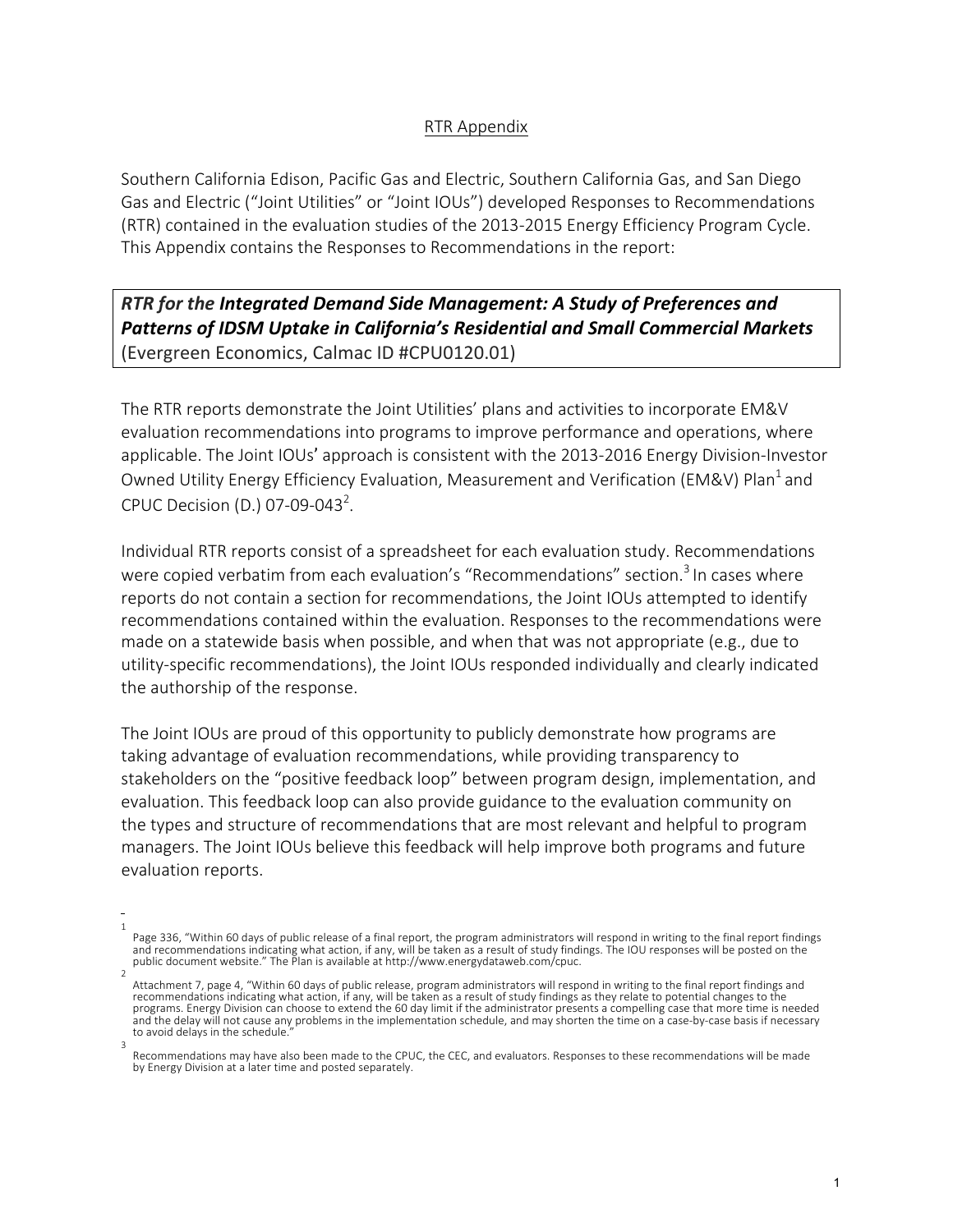## Response to Recommendations (RTR) in Impact, Process, and Market Assessment Studies

Integrated Demand Side Management: A Study of Preferences and Patterns of IDSM Uptake in California's Residential and Small Commercial Markets **Study Title:** 

**IDSM Uptake Program:** 

**Evergreen Economics** Author:

**CPU0120.01 Calmac ID:**

## Link to Report: http://calmac.org/publications/IDSM\_CustomerResearchStudy\_CPU0120.pdf

| Item#          | Page # | <b>Findings</b>             | <b>Best Practice / Recommendations</b>                                                                                                                                                                                                                                                                                                                                               | <b>Recommendation</b><br><b>Recipient</b> | <b>Disposition</b><br>(Accepted, Rejected,<br>or Other) | <b>Disposition Notes</b><br>(e.g. Description of specific program change or Reason for rejection or Under<br>further review)                                                                                                                                                                                                                                                                                                                                                                                                                                                                                                                                                                                                                                                                                            |
|----------------|--------|-----------------------------|--------------------------------------------------------------------------------------------------------------------------------------------------------------------------------------------------------------------------------------------------------------------------------------------------------------------------------------------------------------------------------------|-------------------------------------------|---------------------------------------------------------|-------------------------------------------------------------------------------------------------------------------------------------------------------------------------------------------------------------------------------------------------------------------------------------------------------------------------------------------------------------------------------------------------------------------------------------------------------------------------------------------------------------------------------------------------------------------------------------------------------------------------------------------------------------------------------------------------------------------------------------------------------------------------------------------------------------------------|
| $\mathbf{1}$   | 11     | None listed in section 1.3. | The IOUs and CPUC should work together<br>toward enhancing the supply chain for IDSM,<br>including increased direct sales marketing<br>efforts. We recommend the IOUs provide<br>tailored one-on-one support for IDSM where<br>requested by customers, and also initiate<br>targeted direct marketing efforts via third<br>parties, contractors and IOU customer<br>representatives. | IOUs and CPUC                             | Accepted                                                | The IOUs are continuously evaluating and implementing better ways<br>to communicate with customers. Each of the IOUs has Account<br>Executives (AE) assigned to particular accounts to service them<br>directly. All other customers beyond those supported by the AEs<br>have access to information via online tools, call center support,<br>specialists, and outreach personel at a wide variety of events<br>throughout the community. Customers that request support for<br>IDSM are usually provided support either by the call center<br>representives or through audits. Third parties and contractors are<br>also trained on IDSM.                                                                                                                                                                             |
| $\overline{2}$ | 11     | None listed in section 1.3. | Furthermore, we suggest one-on-one IDSM<br>direct marketing efforts would best be targeted<br>to single-family customers with longer tenure in<br>their homes and with higher than average<br>energy bills. Targeting unusually high bills with<br>personal contact follow up may also prove<br>effective.                                                                           | <b>IOUs and CPUC</b>                      | Other                                                   | The IOUs use dynamic information systems to determine who these<br>customers are and market programs to them that best fit their<br>individual needs. Further, the IOUs outreach teams frequently<br>attend community events to explain all the options available to all<br>customers and give them an opportunity to ask questions. The IOUs<br>also offer a variety of ways to connect online and via call centers.<br>The IOUs have identified the importance of online engagements and<br>have place more emphasis in that direction to help facilitate the one-<br>on-one type of engagement. There are also additional online and<br>print reports to help educate customers about their energy use<br>while providing tips and tricks to reduce and programs that may<br>make the most sense for them to enroll. |
| 3              | 11     | None listed in section 1.3. | The IOUs should consider targeted efforts to<br>offer IDSM information and support to<br>customers seeking information via call centers.                                                                                                                                                                                                                                             | All IOUs                                  | Accepted                                                | All IOUs currently offer these types of services to our customers<br>today.                                                                                                                                                                                                                                                                                                                                                                                                                                                                                                                                                                                                                                                                                                                                             |
| 4              | 12     | None listed in section 1.3. | We recommend timing marketing efforts to<br>follow months where higher bills are more likely,<br>and that marketing materials be designed to<br>raise awareness of IDSM incentives and rebates,<br>as well as benefits to the environment<br>associated with DSM investments.                                                                                                        | All IOUs                                  | Accepted                                                | Many programs offered by the IOUs follow seasonal based<br>marketing techniques.                                                                                                                                                                                                                                                                                                                                                                                                                                                                                                                                                                                                                                                                                                                                        |
| 5              | 12     | None listed in section 1.3. | The number one barrier for non-participants<br>considering DSM solutions is upfront cost and<br>concerns related to length of payback. We<br>suggest the IOUs and CPUC work together to<br>develop additional low-cost options for<br>expanded participation in IDSM, such as shared<br>solar investments and/or additional DR program<br>options.                                   | IOUs and CPUC                             | Accepted                                                | The IOUs accept and look forward to engaging with the CPUC on<br>ways to explore additional funding for customers beyond what is<br>already offered today. Further the IOUs are developing creative<br>ways to provide renewables to customers as a low cost option.                                                                                                                                                                                                                                                                                                                                                                                                                                                                                                                                                    |